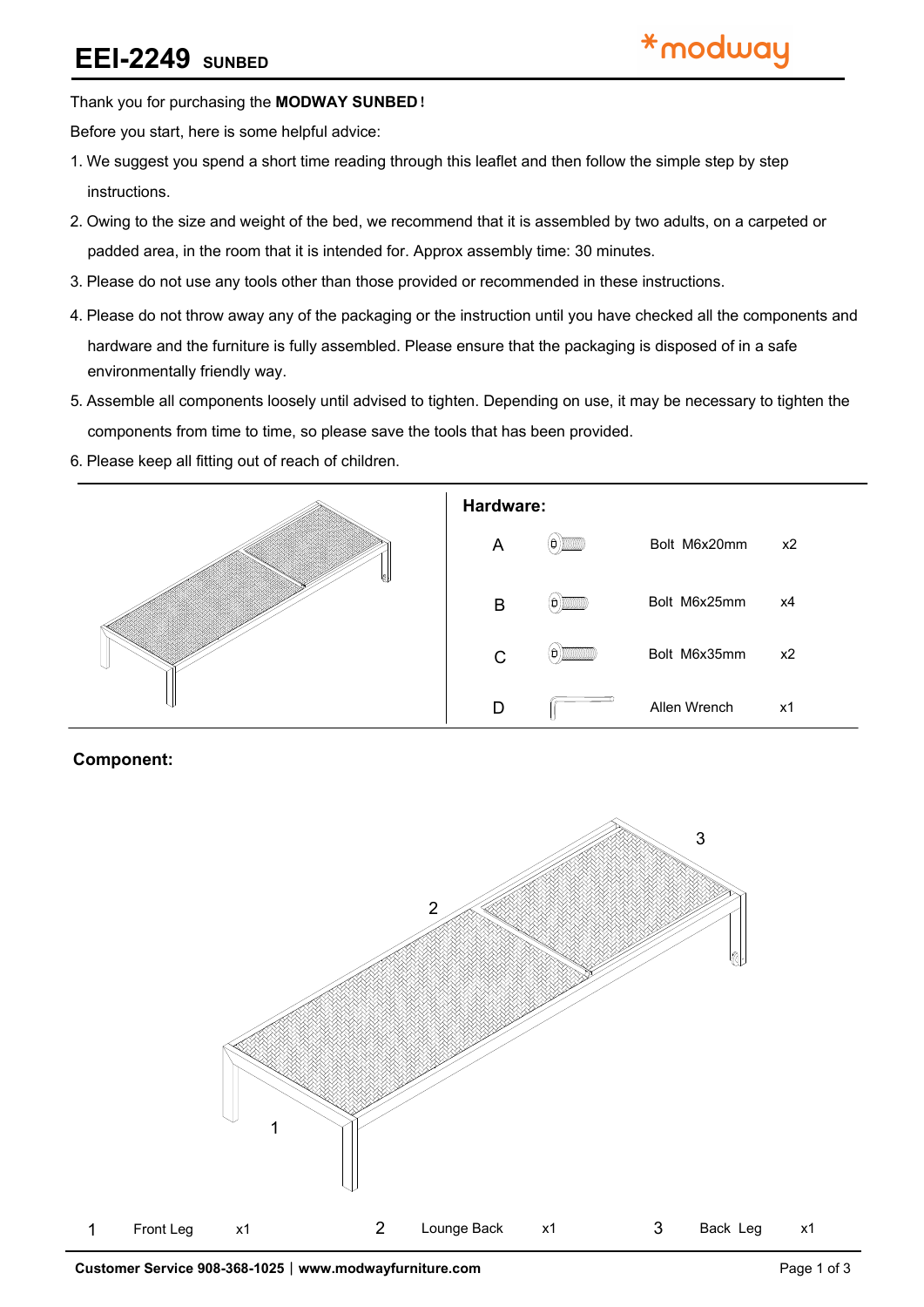## **EEI-2249 SUNBED**

## **STEP 1:**

Remove the plastic covers which pre-install in the end of side rail on the **Lounge Back(2)** by using **Allen Wrench (D)**. Please put **Lounge Back (2)**, **Back Leg (3)** and **Front Leg (1)** upside down on a carpeted or padded surface.

Insert **Lounge Back (2)** into **Back Leg (3)** as shown by two adults.

Insert 2 pieces of **Bolt (B)** from the pre-drilled holes on the bottom of the **Lounge Back (2)** into each side on the bottom of **Back Leg (3)** as shown.

Insert 2 pieces of **Bolt (C)** from the pre-drilled holes on the side rail of the **Lounge Back (2)** into each end of **Back Leg (3)** as shown. Use **Allen Wrench (D)** to tighten all the **Bolts (B&C),** do not fully tighten **Bolts (B&C)** at this step.



## **STEP 2:**

Insert assembled **Lounge Back (2)** into **Front Leg (1)** as show by two adults.

Insert 2 pieces of **Bolt (B)** from the pre-drilled hole on bottom of the **Lounge Back (2)** into each side on the bottom of **Front Leg (3)**. Insert 2 pieces of **Bolt (A)** from the pre-drilled hole on side rail of the **Lounge Back (2)** into each end of **Front Leg (3)** as shown.

After checking the leveling for all connections, please use **Allen Wrench (D)** to tighten all **Bolts (A&B&C)** clockwise until secure.